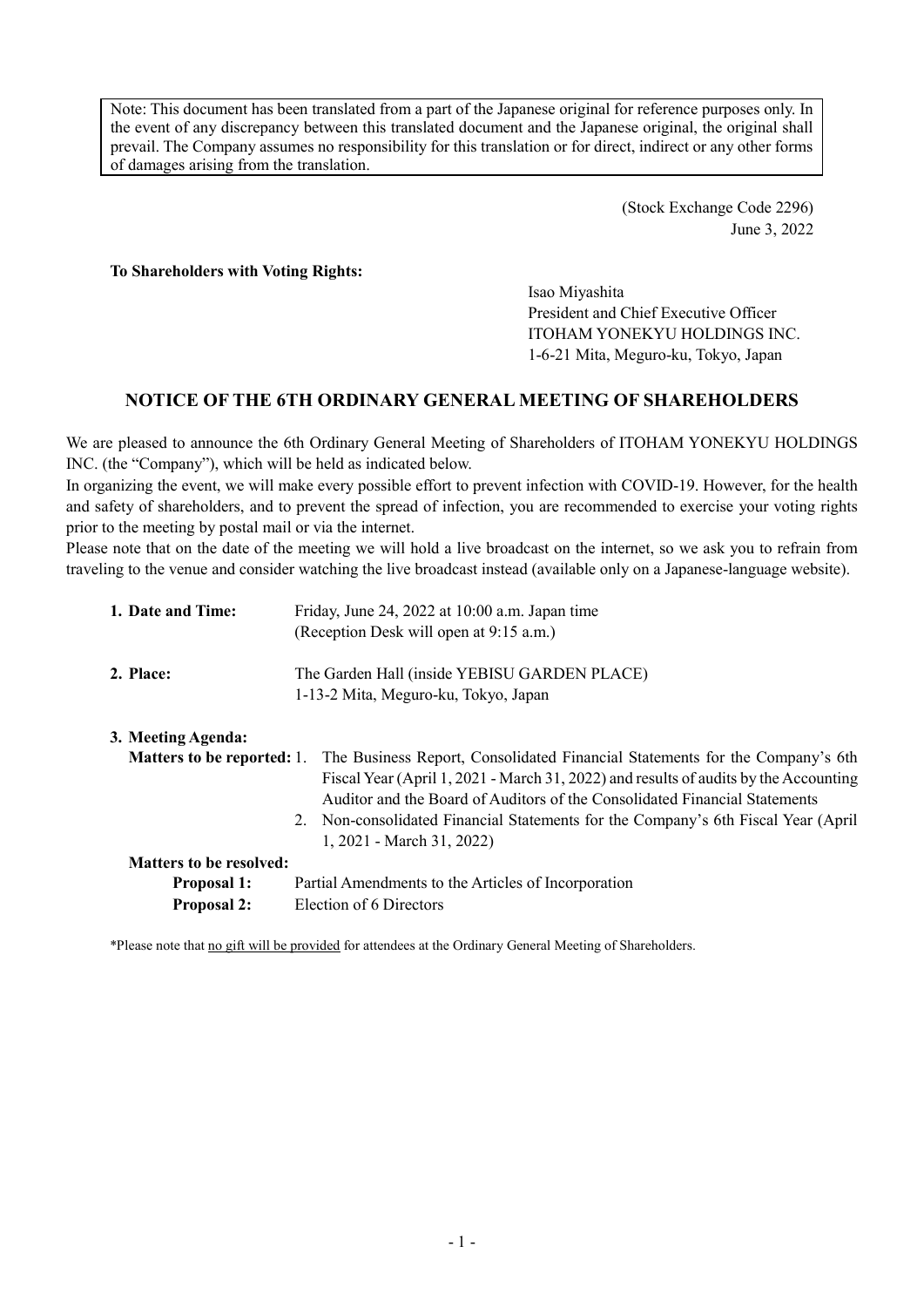- Among the documents to be provided in this Notice, the following items are posted on the IR Information/General Meeting of Shareholders page of the Company's website pursuant to applicable laws and regulations and Article 14 of the Articles of Incorporation of the Company. Accordingly, those items are not included in the attached documents of this Notice.
	- (1) "Systems for Ensuring Properness of Business Operations and Overview of Operating Status of the Systems" of the Business Report.
	- (2) "Notes to Consolidated Financial Statements" in the consolidated financial statements

(3) "Notes to Non-consolidated Financial Statements" in the non-consolidated financial statements

Note that in addition to the material presented in the documents attached to this Notice, the Auditors also audit the documents mentioned in (1) to (3) above. Additionally, in addition to the consolidated financial statements and the non-consolidated financial statements presented in this Notice, the Accounting Auditor has audited the documents mentioned in  $(1)$  to  $(3)$ .

- When you attend the Meeting in person, you are kindly requested to present the enclosed voting form at the reception.
- The venue will be arranging the seating in a way that ensures social distancing. Accordingly, if the venue reaches its capacity, please note that you may not be allowed entry to the venue.
- Should the attached documents to this Notice (including the Reference Documents for the General Meeting of Shareholders) require revisions by the day before this Ordinary General Meeting of Shareholders, please note that such notice will be posted on the Company's website (http://www.itoham-yonekyu-holdings.com/) (in Japanese only).
- If there is a major change in the operation or venue of the General Meeting of Shareholders due to future outbreaks of COVID-19, it will be posted on the Company's website (https://www.itoham-yonekyu-holdings.com/), and we ask that you please confirm by visiting our website (in Japanese only).

Guidance Notes on Viewing the Livestream of the 6th Ordinary General Meeting of Shareholders The 6th Ordinary General Meeting of Shareholders will be available for viewing through a live stream on the Company's website. Shareholders who wish to view the livestream may apply to do so using the participation application form on the IR Information/General Meeting of Shareholders page of the Company's website.

 $\leq$  Application deadline: Please submit your application before 5:45 p.m. Wednesday, June 23, 2022  $\geq$ 

https://www.itoham-yonekyu-holdings.com/ir/sh\_meeting.html (in Japanese only)

< Important Points >

- The livestream is provided for viewing purposes only. Please note that if you participate in the livestream, it will not be considered attendance of a general meeting of shareholders under the Companies Act. Moreover, you will not be able to exercise your voting rights or offer opinions or ask questions via the livestream
- After the shareholders have applied, we will later on send a URL link by email for them to access the livestream.
- If for some reason we are unable to livestream, we will announce that on our IR Information/General Meeting of Shareholders page on the Company's website.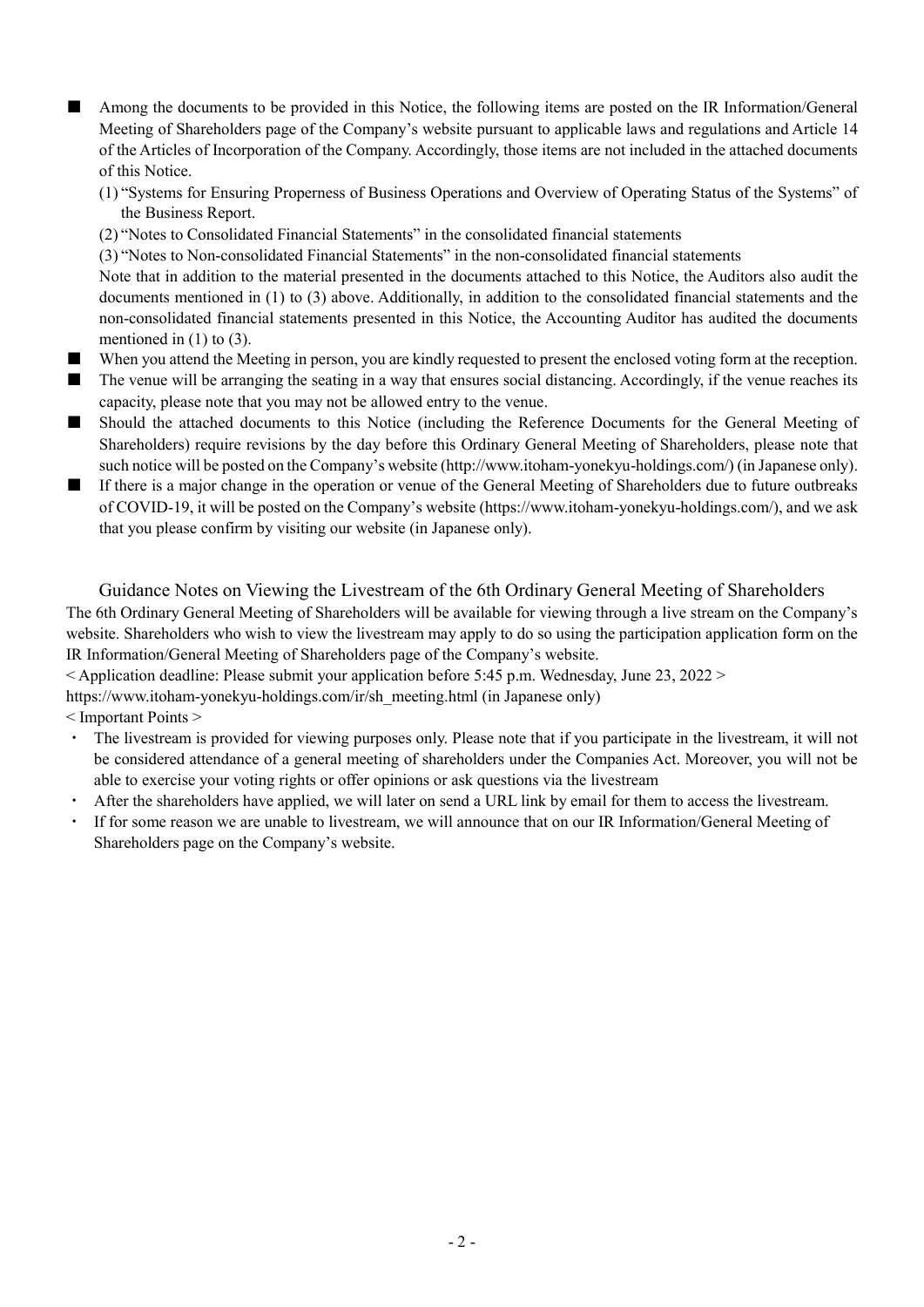#### **Reference Documents for the General Meeting of Shareholders**

#### **Proposals and References**

**Proposal 1:** Partial Amendments to the Articles of Incorporation

#### 1. Reasons for the proposal

(1) Business purpose

Article 2 of the current Articles of Incorporation will be amended in order to clarify the business content in accordance with the current situation of the Group business.

(2) General meeting of shareholders without a fixed place

On June 16, 2021, the "Act for Partially Amending the Industrial Competitiveness Enhancement Act and Other Related Acts" (Act No. 70 of 2021) came into effect, allowing listed companies to hold shareholders' meetings without a fixed place (so-called virtual-only shareholders' meetings) under certain conditions by stipulating them in their Articles of Incorporation.

The Company proposes to amend Article 12 of the current Articles of Incorporation to allow the Company to hold a general meeting of shareholders without a fixed place if the Board of Directors decides that it is not appropriate to hold the general meeting of shareholders at a fixed place in light of the interests of shareholders due to the spread of infectious diseases or the occurrence of a large-scale disaster, including natural disasters.

For this amendment to the Articles of Incorporation, the Company has obtained confirmation from the Minister of Economy, Trade and Industry and the Minister of Justice that the amendment meets the requirements stipulated in the Orders of the Ministry of Economy, Trade and Industry and the Ministry of Justice as a case that contributes to strengthening industrial competitiveness while giving consideration to ensuring shareholders' interests.

(3) System for providing informational materials in electronic format

Since the revised provisions provided for in the proviso to Article 1 of the Supplementary Provisions of the Act Partially Amending the Companies Act (Act No. 70 of 2019) are to be enforced on September 1, 2022, the Company proposes to amend Article 14 of the Articles of Incorporation and to provide supplementary provisions regarding the effective date, etc. of these amendments in preparation for the introduction of the system for providing informational materials for the general meeting of shareholders in electronic format.

- (i) Article 14 of the current Articles of Incorporation will be deleted because it will no longer be required under the system for providing informational materials in electronic format.
- (ii) Article 14, paragraph 1 in "Proposed amendments" below will stipulate that the Company shall take measures for providing information that constitutes the content of reference documents for the general meeting of shareholders, etc. in electronic format.
- (iii) Article 14, paragraph 2 in "Proposed amendments" below will establish the provision to enable the Company to limit the scope of the items to be stated in the paper-based documents to be delivered to the shareholders who requested delivery of paper-based documents.
- (iv) Accompanying the aforementioned establishment and deletion of provisions, supplementary provisions regarding the effective date, etc. will be established.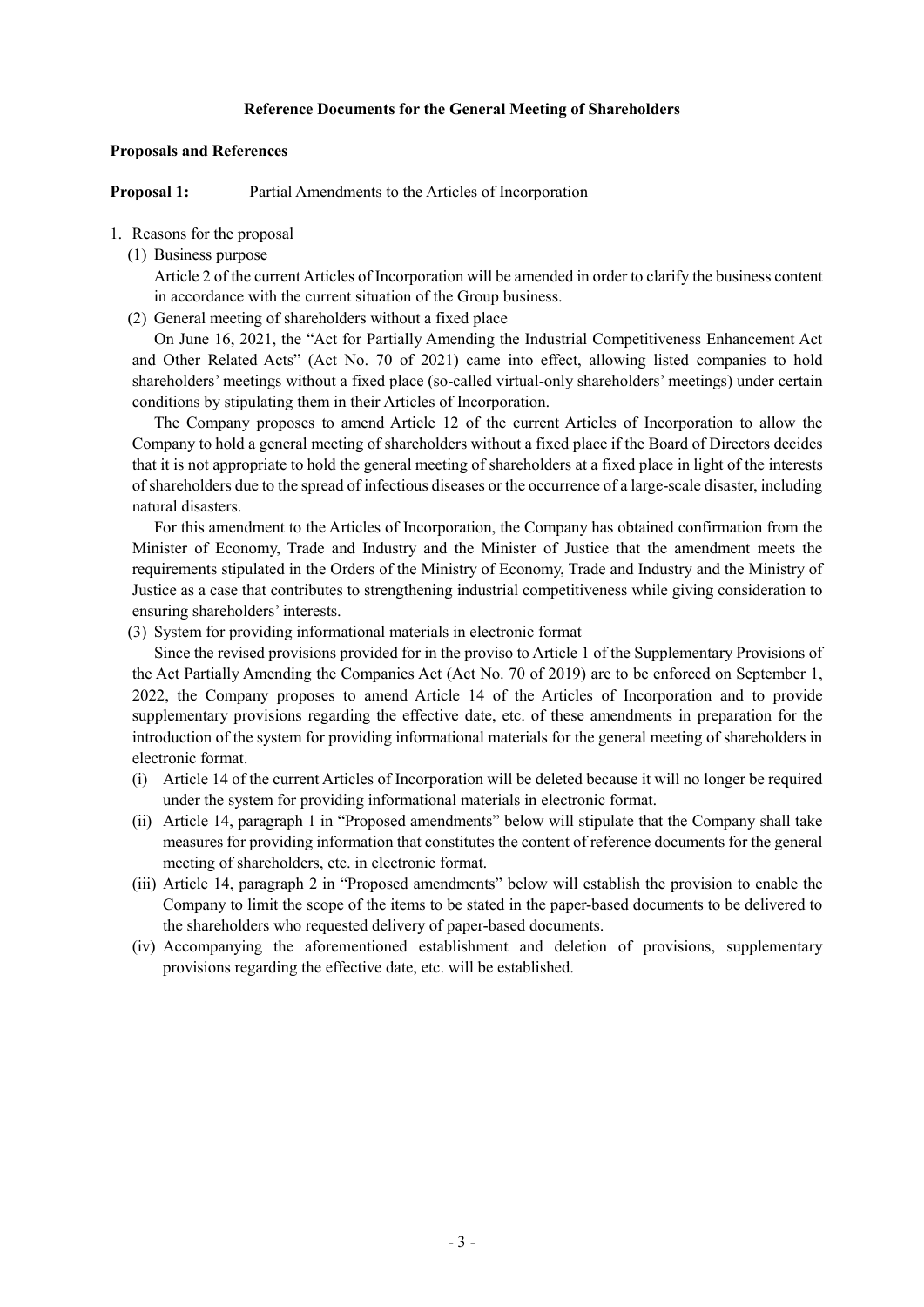# 2. Details of the amendments

- The details of amendments are as follows:
- (1) Business purpose

(The underlined portions indicate amendments.)

| Current Articles of Incorporation                                   | Proposed amendments                                                             |  |  |  |  |
|---------------------------------------------------------------------|---------------------------------------------------------------------------------|--|--|--|--|
| Article 2<br>(Purpose)                                              | Article 2<br>(Purpose)                                                          |  |  |  |  |
| The purpose of the Company is to control and manage the business    | The purpose of the Company is to control and manage the business                |  |  |  |  |
| activities of companies engaged in the following businesses and of  | activities of companies engaged in the following businesses and of              |  |  |  |  |
| foreign companies engaged in the businesses equivalent to the       | foreign companies engaged in the businesses equivalent to the                   |  |  |  |  |
| following businesses through ownership of their shares or equities, | following businesses through ownership of their shares or equities,             |  |  |  |  |
| as well as to operate the following businesses:                     | as well as to operate the following businesses:                                 |  |  |  |  |
| $1.-8.$<br>(Text omitted)                                           | $1.-8.$<br>(Unchanged)                                                          |  |  |  |  |
| 9. Production and sale of rice and cereals, bread and confectionery | 9. Production and sale of rice and cereals, noodles, bread and<br>confectionery |  |  |  |  |
| 10. Production and sale of sauce and condiment                      | 10. Production and sale of sauce, condiment and extract-based<br>condiment      |  |  |  |  |
| $11.-27.$<br>(Text omitted)                                         | $11.-27.$<br>(Unchanged)                                                        |  |  |  |  |

Note: Some underline portions do not coincide with the Japanese version because of translation adjustments.

# (2) General meeting of shareholders without a fixed place

|                                                                                                                                                                                  | (The underlined portions indicate amendments.)                                                                                                                                                                                                                                                                                                                                             |
|----------------------------------------------------------------------------------------------------------------------------------------------------------------------------------|--------------------------------------------------------------------------------------------------------------------------------------------------------------------------------------------------------------------------------------------------------------------------------------------------------------------------------------------------------------------------------------------|
| Current Articles of Incorporation                                                                                                                                                | Proposed amendments                                                                                                                                                                                                                                                                                                                                                                        |
| Article 12 (Convocation of General Meeting of Shareholders)                                                                                                                      | Article 12 (Convocation of General Meeting of Shareholders)                                                                                                                                                                                                                                                                                                                                |
| The Company shall convene an ordinary general meeting of<br>shareholders in June of each year, and shall convene extraordinary<br>general meetings of shareholders as necessary. | The Company shall convene an ordinary general meeting of<br>(1)<br>shareholders in June of each year, and shall convene<br>extraordinary general meetings of shareholders as necessary.                                                                                                                                                                                                    |
| (Newly established)                                                                                                                                                              | The Company may hold a general meeting of shareholders<br>(2)<br>without a fixed place if the Board of Directors decides that it<br>is not appropriate to hold the general meeting of shareholders<br>at a fixed place in light of the interests of shareholders due to<br>the spread of infectious diseases or the occurrence of a large-<br>scale disaster, including natural disasters. |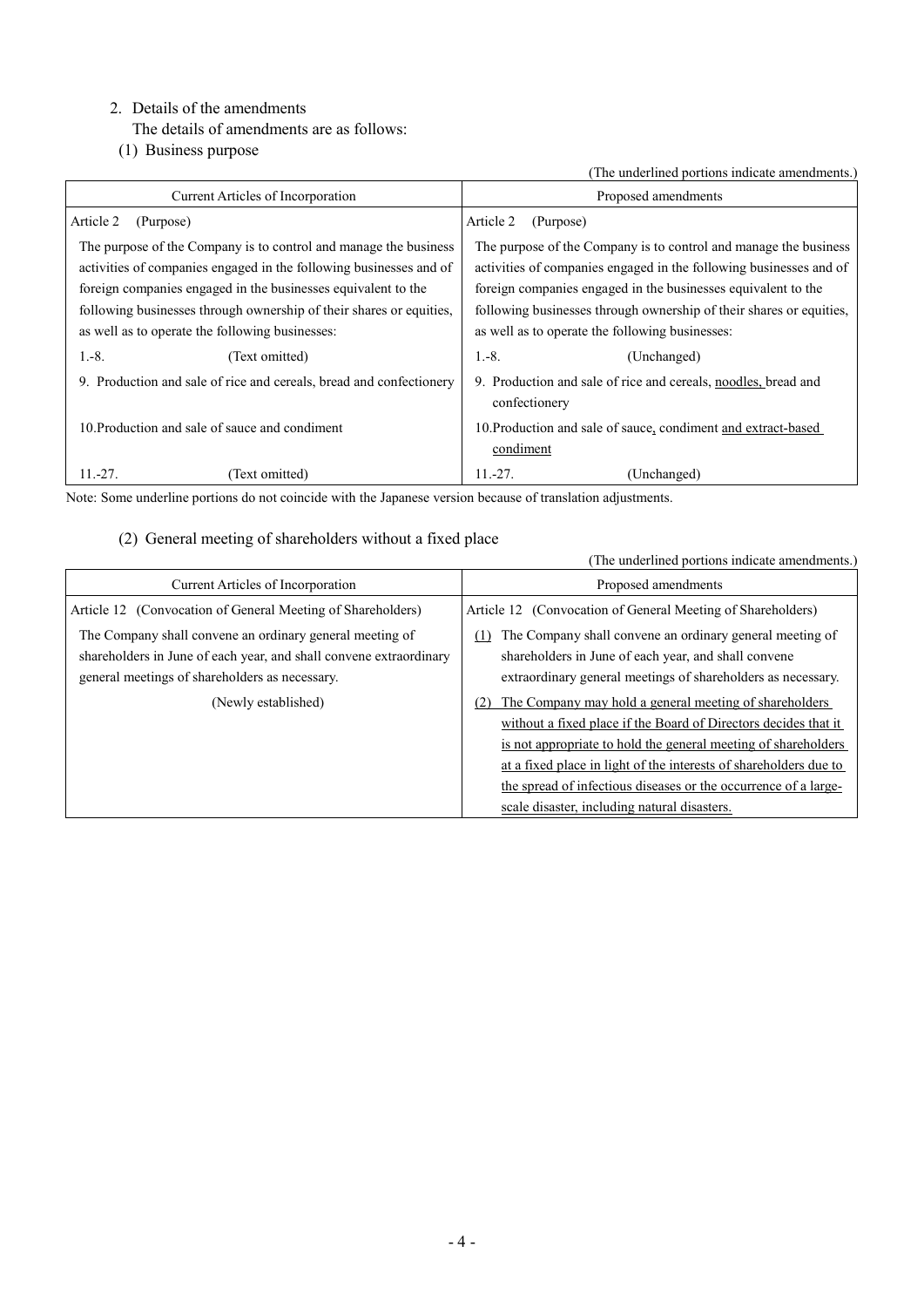|  |  |  |  | (3) System for providing informational materials in electronic format |  |
|--|--|--|--|-----------------------------------------------------------------------|--|
|  |  |  |  |                                                                       |  |

|                                                                                                                                                                                                                                                                                                                                                                                                                                                                                                                                                          | (The underlined portions indicate amendments.)                                                                                                                                                                                                                                                                                                                                                                                                                                                                                                                                                                                                           |
|----------------------------------------------------------------------------------------------------------------------------------------------------------------------------------------------------------------------------------------------------------------------------------------------------------------------------------------------------------------------------------------------------------------------------------------------------------------------------------------------------------------------------------------------------------|----------------------------------------------------------------------------------------------------------------------------------------------------------------------------------------------------------------------------------------------------------------------------------------------------------------------------------------------------------------------------------------------------------------------------------------------------------------------------------------------------------------------------------------------------------------------------------------------------------------------------------------------------------|
| Current Articles of Incorporation                                                                                                                                                                                                                                                                                                                                                                                                                                                                                                                        | Proposed amendments                                                                                                                                                                                                                                                                                                                                                                                                                                                                                                                                                                                                                                      |
| Article 14. (Internet Disclosure and Deemed Provision of Reference<br>Documents for the General Meeting of Shareholders,<br>Etc.)<br>When the Company convenes a general meeting of shareholders, if<br>it discloses information that is to be stated or presented in the<br>reference documents for the general meeting of shareholders,<br>business report, financial statements and consolidated financial<br>statements through the internet in accordance with the provisions<br>prescribed by the Ministry of Justice Order, it may be deemed that | (Deleted)                                                                                                                                                                                                                                                                                                                                                                                                                                                                                                                                                                                                                                                |
| the Company has provided this information to shareholders.                                                                                                                                                                                                                                                                                                                                                                                                                                                                                               |                                                                                                                                                                                                                                                                                                                                                                                                                                                                                                                                                                                                                                                          |
| (Newly established)                                                                                                                                                                                                                                                                                                                                                                                                                                                                                                                                      | Article 14. (Measures, etc. for Providing Information in Electronic<br>Format)<br>When the Company convenes a general meeting of<br>(1)<br>shareholders, it shall take measures for providing information                                                                                                                                                                                                                                                                                                                                                                                                                                                |
|                                                                                                                                                                                                                                                                                                                                                                                                                                                                                                                                                          | that constitutes the content of reference documents for the<br>general meeting of shareholders, etc. in electronic format.<br>(2) Among items for which the measures for providing                                                                                                                                                                                                                                                                                                                                                                                                                                                                       |
|                                                                                                                                                                                                                                                                                                                                                                                                                                                                                                                                                          | information in electronic format will be taken, the Company<br>may exclude all or some of those items designated by the<br>Ministry of Justice Order from statements in the paper-based<br>documents to be delivered to shareholders who requested the<br>delivery of paper-based documents by the record date of<br>voting rights.                                                                                                                                                                                                                                                                                                                      |
| (Newly established)                                                                                                                                                                                                                                                                                                                                                                                                                                                                                                                                      | <b>Supplementary Provisions</b>                                                                                                                                                                                                                                                                                                                                                                                                                                                                                                                                                                                                                          |
|                                                                                                                                                                                                                                                                                                                                                                                                                                                                                                                                                          | (1) The deletion of Article 14 (Internet Disclosure and Deemed<br>Provision of Reference Documents for the General Meeting of<br>Shareholders, Etc.) and the establishment of the new Article<br>14 (Measures, etc. for Providing Information in Electronic<br>Format) shall take effect from September 1, 2022 (hereinafter<br>referred to as the "Date of Enforcement"), which is the date of<br>enforcement of the revised provisions provided for in the<br>proviso to Article 1 of the Supplementary Provisions of the<br>Act Partially Amending the Companies Act (Act No. 70 of<br>$2019$ ).                                                      |
|                                                                                                                                                                                                                                                                                                                                                                                                                                                                                                                                                          | (2) Notwithstanding the provisions of the preceding paragraph,<br>Article 14 of the Articles of Incorporation (Internet Disclosure<br>and Deemed Provision of Reference Documents for the<br>General Meeting of Shareholders, Etc.) shall remain effective<br>regarding any general meeting of shareholders held on a date<br>within six months from the Date of Enforcement.<br>(3) These Supplementary Provisions shall be deleted on the date<br>when six months have elapsed from the Date of Enforcement<br>or three months have elapsed from the date of the general<br>meeting of shareholders in the preceding paragraph,<br>whichever is later. |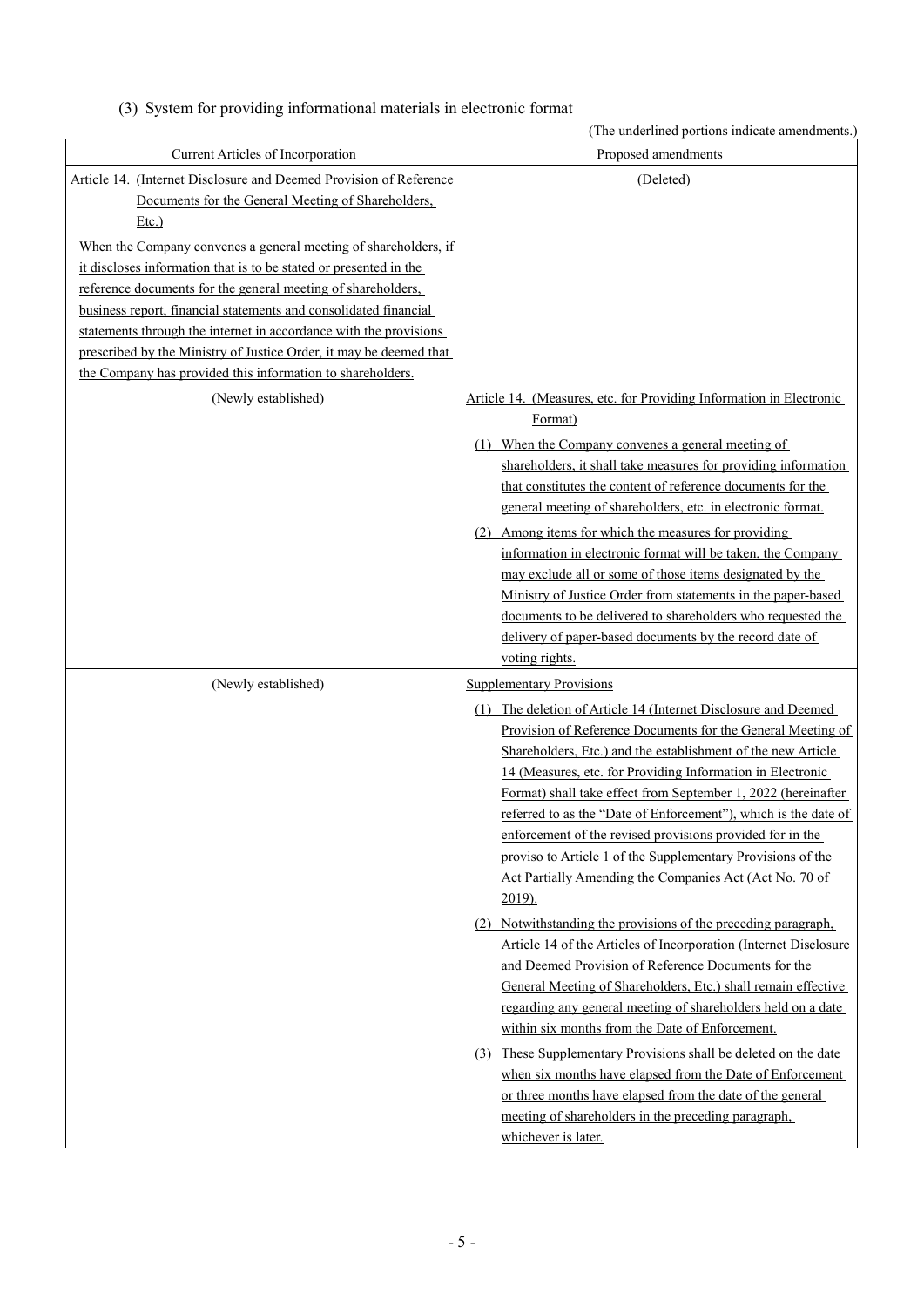### **Proposal 2:** Election of 6 Directors

The terms of office of all 6 Directors will expire at the conclusion of this year's Ordinary General Meeting of Shareholders. Accordingly, the election of 6 Directors including 2 Outside Directors is proposed.

The candidates are as follows:

The election of candidates for Director has been made after the deliberation by the Nomination Committee, the majority of whose members are Independent Outside Directors.

| No. |               | Name            | Current positions and responsibilities<br>in the Company | Attendance at the<br>Board of<br><b>Directors</b><br>meetings |                                                                                     |                 |
|-----|---------------|-----------------|----------------------------------------------------------|---------------------------------------------------------------|-------------------------------------------------------------------------------------|-----------------|
|     | Reelection    | Isao Miyashita  | (Age: 54)                                                |                                                               | President and Chief Executive Officer                                               | 100%<br>(14/14) |
| 2   | Reelection    | Takamasa Wakaki | (Age: 53)                                                |                                                               | Director, Managing Executive Officer<br>Senior General Manager of Meat<br>Division  | 100%<br>(11/11) |
| 3   | New candidate | Koichi Ito      | (Age: 47)                                                |                                                               | Managing Executive Officer<br>Senior General Manager of Processed<br>Foods Division |                 |
| 4   | New candidate | Hajime Ogawa    | (Age: 51)                                                |                                                               | Managing Executive Officer<br>Chief Financial Officer<br>CCO                        |                 |
| 5   | Reelection    | Aya Ito         | (Age: 49)                                                | Outside Director<br>Independent Officer                       | Director                                                                            | 100%<br>(14/14) |
| 6   | Reelection    | Yukie Osaka     | (Age: 66)                                                | <b>Outside Director</b><br>Independent Officer                | Director                                                                            | 100%<br>(11/11) |

(Notes) 1. Age and current positions and responsibilities in the Company of each candidate are as of this year's Ordinary General Meeting of Shareholders.

2. The attendance at the Board of Directors meetings is for those meetings held during fiscal year 2021.

3. The number of Board of Directors meetings attended by Mr. Takamasa Wakaki and Ms. Yukie Osaka only covers the Board of Directors meetings held after their appointment as directors on June 23, 2021.

Please refer to page 12 for "Policy on the nomination of candidates for Directors and Auditors" of the Company. Please refer to page 42 for the Nomination Committee (in Japanese only).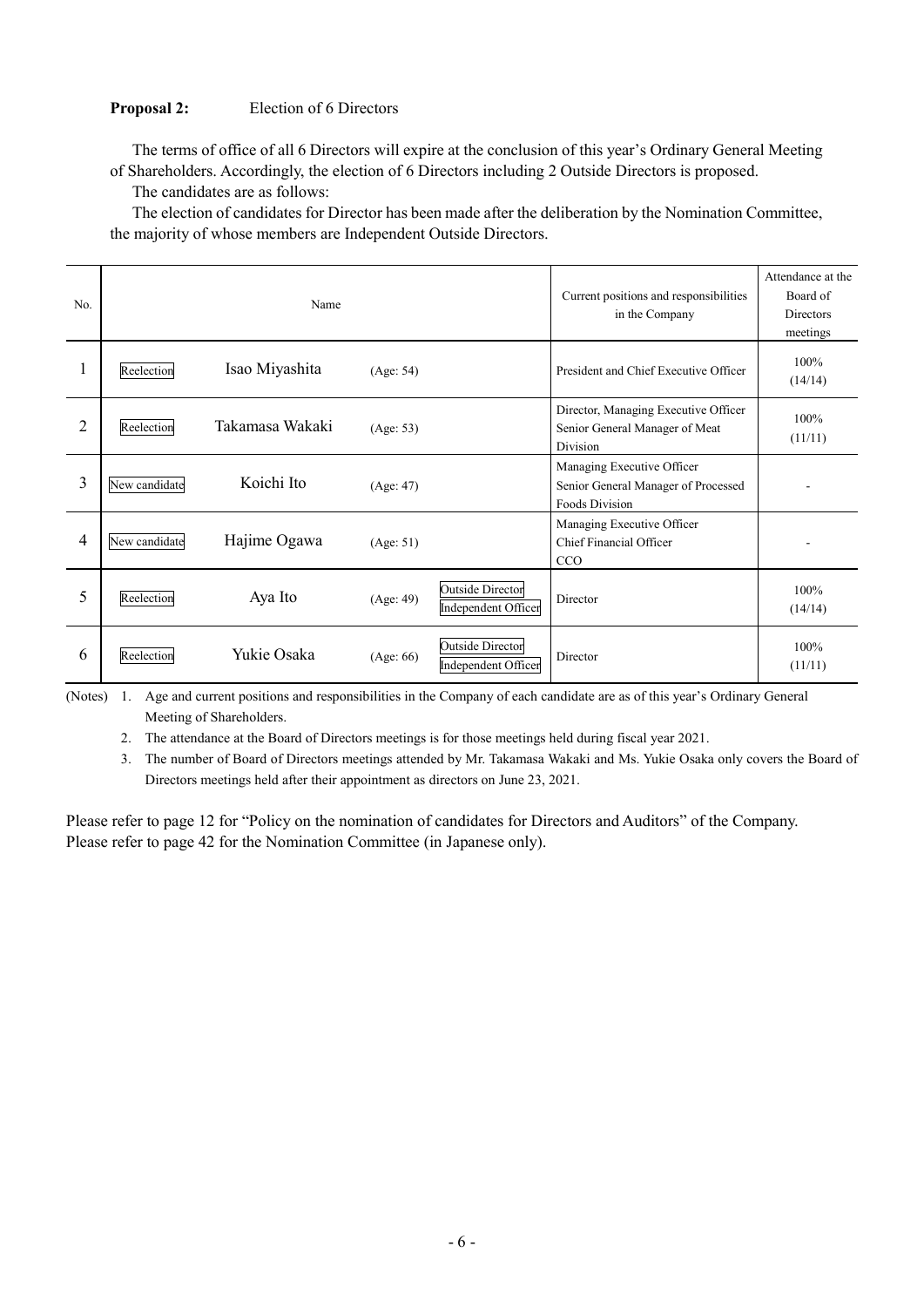| No. | Name<br>(Date of birth)                           |                           | Career summary, position and responsibilities in the Company<br>and significant concurrent positions                                                                                                                              | Number of<br>shares of the<br>Company held |
|-----|---------------------------------------------------|---------------------------|-----------------------------------------------------------------------------------------------------------------------------------------------------------------------------------------------------------------------------------|--------------------------------------------|
|     | [Reelection]                                      | April 1990<br>August 2002 | Joined Mitsubishi Corporation<br>Director, Foodlink Corporation                                                                                                                                                                   |                                            |
|     | Isao Miyashita                                    | June 2003                 | Director, Japan Farm Co., Ltd.                                                                                                                                                                                                    |                                            |
|     | (February 15, 1968)                               | May 2006                  | Worked in Meat & Livestock Business Unit, Mitsubishi                                                                                                                                                                              |                                            |
|     | (Age: 54)                                         |                           | Corporation                                                                                                                                                                                                                       |                                            |
|     |                                                   | May 2007                  | Executive Officer; General Manager of Corporate Strategy                                                                                                                                                                          |                                            |
|     | Term of office as                                 |                           | Planning Office, YONEKYU CORPORATION                                                                                                                                                                                              |                                            |
|     | Director:                                         | <b>May 2008</b>           | Director, Managing Executive Officer, YONEKYU                                                                                                                                                                                     | 108,526                                    |
|     | 6 years and 3 months                              |                           | <b>CORPORATION</b>                                                                                                                                                                                                                |                                            |
| 1   |                                                   | May 2013                  | Chief Executive Officer, YONEKYU CORPORATION                                                                                                                                                                                      |                                            |
|     | Attendance at the                                 | April 2016                | President and Chief Executive Officer, the Company (current                                                                                                                                                                       |                                            |
|     | <b>Board of Directors</b>                         |                           | position)                                                                                                                                                                                                                         |                                            |
|     | meetings                                          |                           | Director, Itoham Foods Inc. (current position)                                                                                                                                                                                    |                                            |
|     | $100\%$ (14/14)                                   |                           | Director, YONEKYU CORPORATION (current position)                                                                                                                                                                                  |                                            |
|     | [Reason for nomination as candidate for Director] |                           |                                                                                                                                                                                                                                   |                                            |
|     |                                                   |                           | Mr. Isao Miyashita has a proven record in leading the entire Group as President and Chief Executive Officer, including working to                                                                                                 |                                            |
|     |                                                   |                           | establish a Group-wide business execution system and organizational structure, as well as promoting efficient and flexible                                                                                                        |                                            |
|     | management.                                       |                           |                                                                                                                                                                                                                                   |                                            |
|     |                                                   |                           | He is nominated as a candidate for Director in the belief that he will contribute to the realization of the Group's sustainable growth                                                                                            |                                            |
|     |                                                   |                           | and medium- and long-term enhancement of corporate value through performing his duties as a Director by capitalizing on his broad                                                                                                 |                                            |
|     | knowledge in overall management.                  |                           |                                                                                                                                                                                                                                   |                                            |
|     |                                                   | April 1992                | Joined Mitsubishi Corporation                                                                                                                                                                                                     |                                            |
|     | [Reelection]                                      | October 2011              | Vice President, COFCO Meat Holdings Ltd.                                                                                                                                                                                          |                                            |
|     | Takamasa Wakaki                                   | April 2016                | General Manager, Meat Products Dept., Mitsubishi Corporation                                                                                                                                                                      |                                            |
|     | (August 15, 1968)                                 | April 2020                | In charge of Business Investment, CEO Office, Food Industry                                                                                                                                                                       |                                            |
|     | (Age: 53)                                         |                           | Group, Mitsubishi Corporation                                                                                                                                                                                                     |                                            |
|     |                                                   | April 2021                | Senior Executive Officer, COO Group Meat Division, the                                                                                                                                                                            |                                            |
|     | Term of office as                                 |                           | Company                                                                                                                                                                                                                           |                                            |
|     | Director:                                         |                           | Executive Director, Itoham Foods Inc. (current position)                                                                                                                                                                          | 1,000                                      |
|     | 1 year                                            |                           | Senior General Manager of Meat Division, Itoham Foods Inc.                                                                                                                                                                        |                                            |
|     |                                                   | June 2021                 | Director, Senior Executive Officer, the Company                                                                                                                                                                                   |                                            |
| 2   | Attendance at the                                 | October 2021              | Senior General Manager of Meat Division, the Company                                                                                                                                                                              |                                            |
|     | Board of Directors                                |                           | (current position)                                                                                                                                                                                                                |                                            |
|     | meetings                                          | April 2022                | Director, Managing Executive Officer, the Company (current                                                                                                                                                                        |                                            |
|     | 100% (11/11)                                      |                           | position)                                                                                                                                                                                                                         |                                            |
|     |                                                   |                           | Director, YONEKYU CORPORATION (current position)                                                                                                                                                                                  |                                            |
|     | [Reason for nomination as candidate for Director] |                           |                                                                                                                                                                                                                                   |                                            |
|     |                                                   |                           | Mr. Takamasa Wakaki is working to drive initiatives forward that contribute to the enhancement of corporate value through the                                                                                                     |                                            |
|     |                                                   |                           | restructuring of the Group's meat business and the implementation of growth strategies.<br>He is nominated as a candidate for Director in the belief that he will contribute to the realization of the Group's sustainable growth |                                            |
|     |                                                   |                           | and medium- and long-term enhancement of corporate value through performing his duties as a Director by capitalizing on his                                                                                                       |                                            |
|     |                                                   |                           | wealth of experience and broad knowledge in the food industry and working overseas, along with his expertise in the area of the                                                                                                   |                                            |
|     | fresh meat business.                              |                           |                                                                                                                                                                                                                                   |                                            |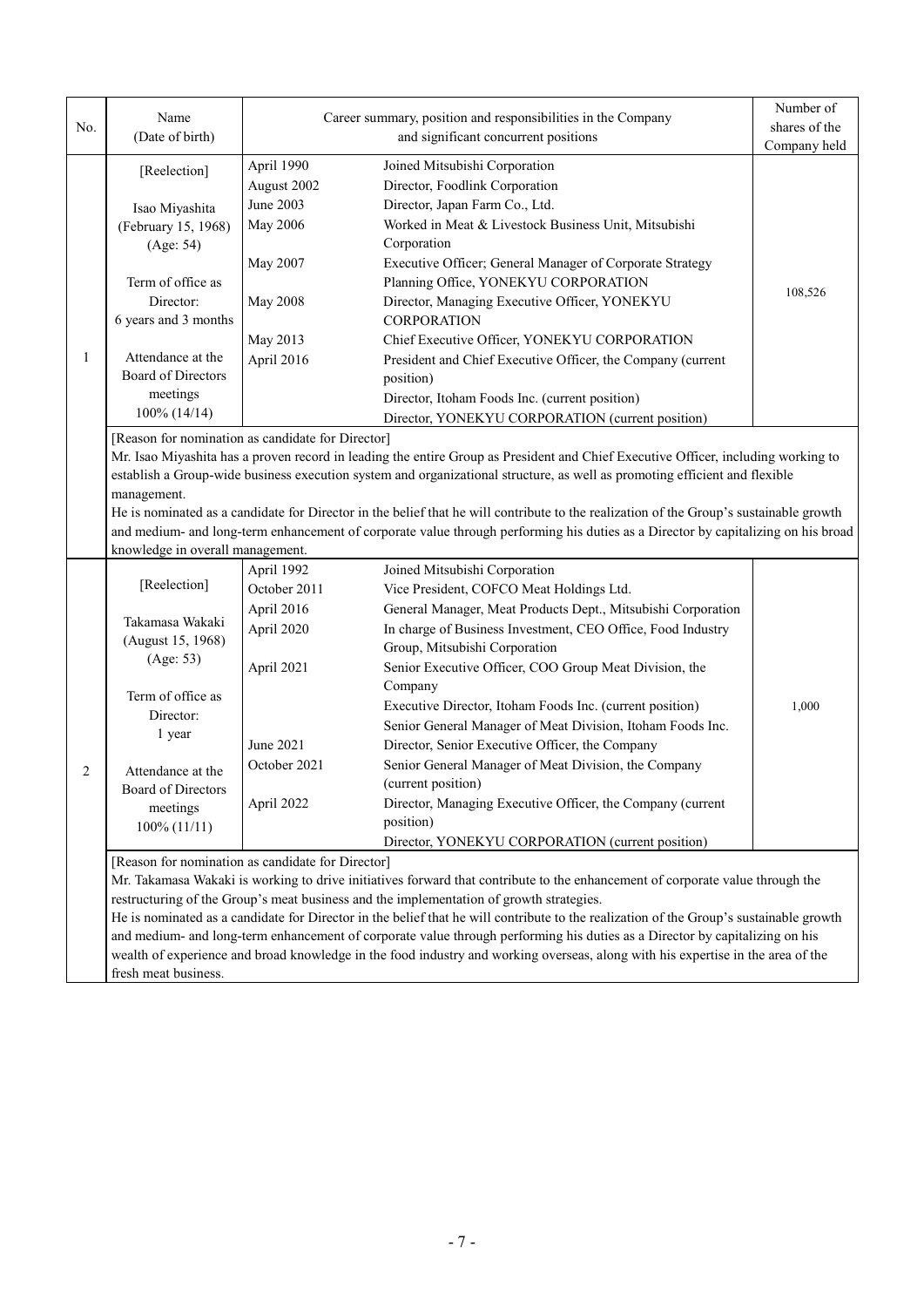| No. | Name<br>(Date of birth)                                                                               |                  | Career summary, position and responsibilities in the Company<br>and significant concurrent positions                                   | Number of<br>shares of the<br>Company held |  |  |  |  |  |  |
|-----|-------------------------------------------------------------------------------------------------------|------------------|----------------------------------------------------------------------------------------------------------------------------------------|--------------------------------------------|--|--|--|--|--|--|
|     |                                                                                                       | April 1997       | Joined Itoham Foods Inc.                                                                                                               |                                            |  |  |  |  |  |  |
|     |                                                                                                       | <b>July 2006</b> | Executive Officer, Itoham Foods Inc.                                                                                                   |                                            |  |  |  |  |  |  |
|     |                                                                                                       | March 2009       | Acting Senior General Manager of Meat Division, Itoham Foods                                                                           |                                            |  |  |  |  |  |  |
|     |                                                                                                       |                  | Inc.                                                                                                                                   |                                            |  |  |  |  |  |  |
|     |                                                                                                       | June 2010        | Director, Itoham Foods Inc.                                                                                                            |                                            |  |  |  |  |  |  |
|     | [New candidate]                                                                                       | March 2013       |                                                                                                                                        |                                            |  |  |  |  |  |  |
|     | Koichi Ito                                                                                            |                  | Inc.<br>Director of Board General Manager Strategy & Business                                                                          |                                            |  |  |  |  |  |  |
|     | (March 16, 1975)<br>(Age: 47)                                                                         | April 2016       |                                                                                                                                        |                                            |  |  |  |  |  |  |
|     |                                                                                                       | April 2018       | Senior Executive Officer, the Company                                                                                                  |                                            |  |  |  |  |  |  |
|     | Term of office as<br>Director:                                                                        | March 2019       | Executive Director, General Manager of Corporate Strategy<br>Planning Office, YONEKYU CORPORATION                                      | 2,731,663                                  |  |  |  |  |  |  |
|     |                                                                                                       | April 2019       | COO Group overseas business, the Company                                                                                               |                                            |  |  |  |  |  |  |
| 3   |                                                                                                       | April 2020       | COO Group Meat Division, the Company                                                                                                   |                                            |  |  |  |  |  |  |
|     | Attendance at the                                                                                     |                  | Director, Senior General Manager of Meat Division, Itoham                                                                              |                                            |  |  |  |  |  |  |
|     | Board of Directors                                                                                    |                  | Foods Inc.                                                                                                                             |                                            |  |  |  |  |  |  |
|     | meetings                                                                                              | April 2021       | Director, Acting Senior General Manager of Processed Foods                                                                             |                                            |  |  |  |  |  |  |
|     |                                                                                                       |                  | Division, Senior General Manager of Business Strategy                                                                                  |                                            |  |  |  |  |  |  |
|     |                                                                                                       |                  | Division, Itoham Foods Inc.                                                                                                            |                                            |  |  |  |  |  |  |
|     |                                                                                                       | April 2022       | Managing Executive Officer, Senior General Manager of                                                                                  |                                            |  |  |  |  |  |  |
|     |                                                                                                       |                  | Processed Foods Division, the Company (current position)                                                                               |                                            |  |  |  |  |  |  |
|     |                                                                                                       |                  | Chief Executive Officer, Itoham Foods Inc. (current position)                                                                          |                                            |  |  |  |  |  |  |
|     | Director, YONEKYU CORPORATION (current position)<br>[Reason for nomination as candidate for Director] |                  |                                                                                                                                        |                                            |  |  |  |  |  |  |
|     |                                                                                                       |                  | Mr. Koichi Ito has served as an executive director of Itoham Foods Inc., YONEKYU CORPORATION and overseas group                        |                                            |  |  |  |  |  |  |
|     |                                                                                                       |                  | companies, and is familiar with the Group's meat, processed foods and overseas businesses.                                             |                                            |  |  |  |  |  |  |
|     |                                                                                                       |                  | He is nominated as a candidate for Director in the belief that he will contribute to the realization of the Group's sustainable growth |                                            |  |  |  |  |  |  |
|     |                                                                                                       |                  | and medium- and long-term enhancement of corporate value through performing his duties as a Director by capitalizing on his            |                                            |  |  |  |  |  |  |
|     | abundant experience and broad knowledge.                                                              |                  |                                                                                                                                        |                                            |  |  |  |  |  |  |
|     | [New candidate]                                                                                       | April 1994       | Joined Mitsubishi Corporation                                                                                                          |                                            |  |  |  |  |  |  |
|     |                                                                                                       | December 2007    | Mitsubishi Corporation (Shanghai) Ltd.                                                                                                 |                                            |  |  |  |  |  |  |
|     | Hajime Ogawa                                                                                          | December 2009    | Controller Office, Mitsubishi Corporation                                                                                              |                                            |  |  |  |  |  |  |
|     | (September 22, 1970)                                                                                  | February 2016    | Living Essentials Group Administration Dept., Mitsubishi                                                                               |                                            |  |  |  |  |  |  |
|     | (Age: 51)                                                                                             |                  | Corporation                                                                                                                            |                                            |  |  |  |  |  |  |
|     |                                                                                                       | April 2019       | Corporate Staff Section, Mitsubishi Corporation                                                                                        |                                            |  |  |  |  |  |  |
|     | Term of office as                                                                                     | April 2022       | Managing Executive Officer, Chief Financial Officer, CCO, the                                                                          |                                            |  |  |  |  |  |  |
|     | Director:                                                                                             |                  | Company (current position)                                                                                                             |                                            |  |  |  |  |  |  |
| 4   |                                                                                                       |                  | Director, Itoham Foods Inc. (current position)                                                                                         |                                            |  |  |  |  |  |  |
|     | Attendance at the                                                                                     |                  | Director, YONEKYU CORPORATION (current position)                                                                                       |                                            |  |  |  |  |  |  |
|     | Board of Directors                                                                                    |                  |                                                                                                                                        |                                            |  |  |  |  |  |  |
|     | meetings                                                                                              |                  |                                                                                                                                        |                                            |  |  |  |  |  |  |
|     |                                                                                                       |                  |                                                                                                                                        |                                            |  |  |  |  |  |  |
|     | [Reason for nomination as candidate for Director]                                                     |                  |                                                                                                                                        |                                            |  |  |  |  |  |  |
|     |                                                                                                       |                  | Mr. Hajime Ogawa is nominated as a candidate for Director in the belief that he will contribute to the realization of the Group's      |                                            |  |  |  |  |  |  |
|     |                                                                                                       |                  | sustainable growth and medium- and long-term enhancement of corporate value through performing his duties as a Director by             |                                            |  |  |  |  |  |  |
|     |                                                                                                       |                  | capitalizing on his abundant experience and broad knowledge in the overseas operations and corporate fields.                           |                                            |  |  |  |  |  |  |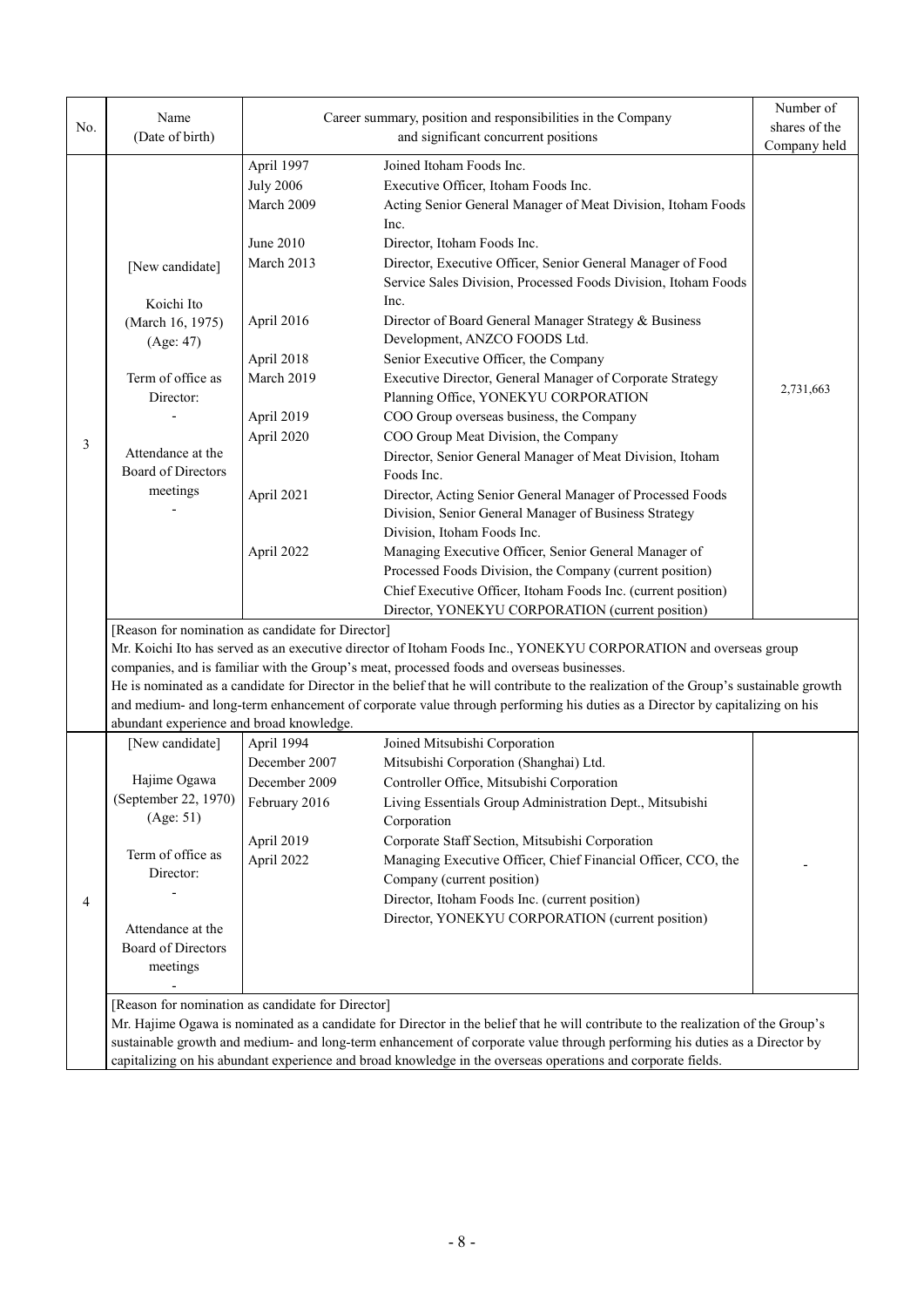| No. | Name<br>(Date of birth)                                        |                  | Career summary, position and responsibilities in the Company<br>and significant concurrent positions                           | Number of<br>shares of the |
|-----|----------------------------------------------------------------|------------------|--------------------------------------------------------------------------------------------------------------------------------|----------------------------|
|     |                                                                |                  |                                                                                                                                | Company held               |
|     |                                                                | October 2000     | Joined Recruit Co., Ltd.                                                                                                       |                            |
|     |                                                                | June 2013        | General Chief Editor of the Zexy magazine, Senior Manager,                                                                     |                            |
|     | [Reelection]                                                   |                  | Media Produce Management Department, Bridal Business                                                                           |                            |
|     | [Outside Director]                                             |                  | Division, Recruit Co., Ltd.                                                                                                    |                            |
|     | [Independent Officer]                                          |                  |                                                                                                                                |                            |
|     | Aya Ito                                                        | April 2014       | General Manager, Media Produce Management Department,                                                                          |                            |
|     |                                                                |                  | Bridal Business Division, Recruit Co., Ltd.                                                                                    |                            |
|     | (May 24, 1973)                                                 | April 2015       | General Manager, Diversity Promotion Department, Recruit                                                                       |                            |
|     | (Age: 49)                                                      |                  | Holdings Co., Ltd.                                                                                                             |                            |
|     |                                                                | April 2016       | General Manager, Sustainability Promotion Office, Recruit                                                                      |                            |
|     | Term of office as                                              |                  | Holdings Co., Ltd.                                                                                                             |                            |
|     | Director:                                                      | April 2018       | Partner, Sustainability Promotion Department (currently                                                                        |                            |
|     | 4 years                                                        |                  | Sustainability Transformation Department), Recruit Holdings                                                                    |                            |
| 5   |                                                                |                  | Co., Ltd. (current position)                                                                                                   |                            |
|     | Attendance at the                                              | <b>June 2018</b> | Outside Director, the Company (current position)                                                                               |                            |
|     | <b>Board of Directors</b>                                      |                  |                                                                                                                                |                            |
|     | meetings                                                       | May 2020         | Outside Director, ewoman, Inc. (current position)                                                                              |                            |
|     | 100% (14/14)                                                   | June 2021        | External Board Director, eole Inc. (current position)                                                                          |                            |
|     |                                                                | February 2022    | President & Chief Executive Officer, Sophiamedi Corp. (current                                                                 |                            |
|     |                                                                |                  | position)                                                                                                                      |                            |
|     |                                                                |                  | [Reasons for nomination as candidate for Outside Director and the outline of expected role]                                    |                            |
|     |                                                                |                  | Ms. Aya Ito has been providing objective and professional advice and supervision to the Company based on her knowledge and     |                            |
|     |                                                                |                  | wealth of experience she has gained through her duties and career as an expert in sustainability promotion.                    |                            |
|     |                                                                |                  | She also has attended meetings of the Nomination Committee, Remuneration Committee, Governance Committee and Sustainability    |                            |
|     | Committee as a member and has actively expressed her opinions. |                  |                                                                                                                                |                            |
|     |                                                                |                  | She is nominated as a candidate for Outside Director in the belief that she will contribute to the realization of the Group's  |                            |
|     |                                                                |                  | sustainable growth and medium- and long-term enhancement of corporate value by continuing to fulfill these roles.              |                            |
|     | [Reelection]                                                   | April 1978       | Joined Nihon Short-Wave Broadcasting Co., Ltd. (currently                                                                      |                            |
|     | [Outside Director]                                             |                  | NIKKEI RADIO BROADCASTING CORPORATION)                                                                                         |                            |
|     | [Independent Officer]                                          | September 1994   | Tokyo Metropolitan Television Broadcasting Corporation                                                                         |                            |
|     |                                                                | September 1997   | Japan Satellite Broadcasting Inc. (currently WOWOW Inc.)                                                                       |                            |
|     | Yukie Osaka                                                    | May 2016         | MEIKO NETWORK JAPAN CO., LTD.                                                                                                  |                            |
|     | (March 15, 1956)                                               | November 2018    | Director, MEIKO NETWORK JAPAN CO., LTD.                                                                                        |                            |
|     | (Age: 66)                                                      | June 2020        | Outside Director, SAKURA internet Inc. (current position)                                                                      |                            |
|     |                                                                | June 2021        | Outside Director, the Company (current position)                                                                               |                            |
|     | Term of office as                                              |                  |                                                                                                                                |                            |
|     | Director:                                                      |                  |                                                                                                                                |                            |
|     | 1 year                                                         |                  |                                                                                                                                |                            |
| 6   |                                                                |                  |                                                                                                                                |                            |
|     | Attendance at the                                              |                  |                                                                                                                                |                            |
|     | <b>Board of Directors</b>                                      |                  |                                                                                                                                |                            |
|     | meetings                                                       |                  |                                                                                                                                |                            |
|     | 100% (11/11)                                                   |                  |                                                                                                                                |                            |
|     |                                                                |                  | [Reasons for nomination as candidate for Outside Director and the outline of expected role]                                    |                            |
|     |                                                                |                  | Ms. Yukie Osaka provides objective and professional advice and supervision to the Company based on her knowledge and wealth of |                            |
|     |                                                                |                  | experience that she has gained through her duties and career as a marketing consultant.                                        |                            |
|     |                                                                |                  | She also has attended meetings of the Nomination Committee, Remuneration Committee and Governance Committee as a member        |                            |
|     | and has actively expressed her opinions.                       |                  |                                                                                                                                |                            |
|     |                                                                |                  | She is nominated as a candidate for Outside Director in the belief that she will contribute to the realization of the Group's  |                            |
|     |                                                                |                  | sustainable growth and medium- and long-term enhancement of corporate value by continuing to fulfill these roles.              |                            |
|     | (Notes)                                                        |                  |                                                                                                                                |                            |

- 1. There are no special interests between each candidate and the Group.
- 2. The Company has entered into an agreement with Ms. Aya Ito and Ms. Yukie Osaka in accordance with the provisions in Article 427, Paragraph 1 of the Companies Act to limit their liability for damages under Article 423, Paragraph 1 of the said Act. The maximum amount of their liability for damages under the said agreement is the minimum amount of liability stipulated in Article 425, Paragraph 1 of the said Act. The Company plans to renew the said agreement if their reelections are approved at this Ordinary General Meeting of Shareholders.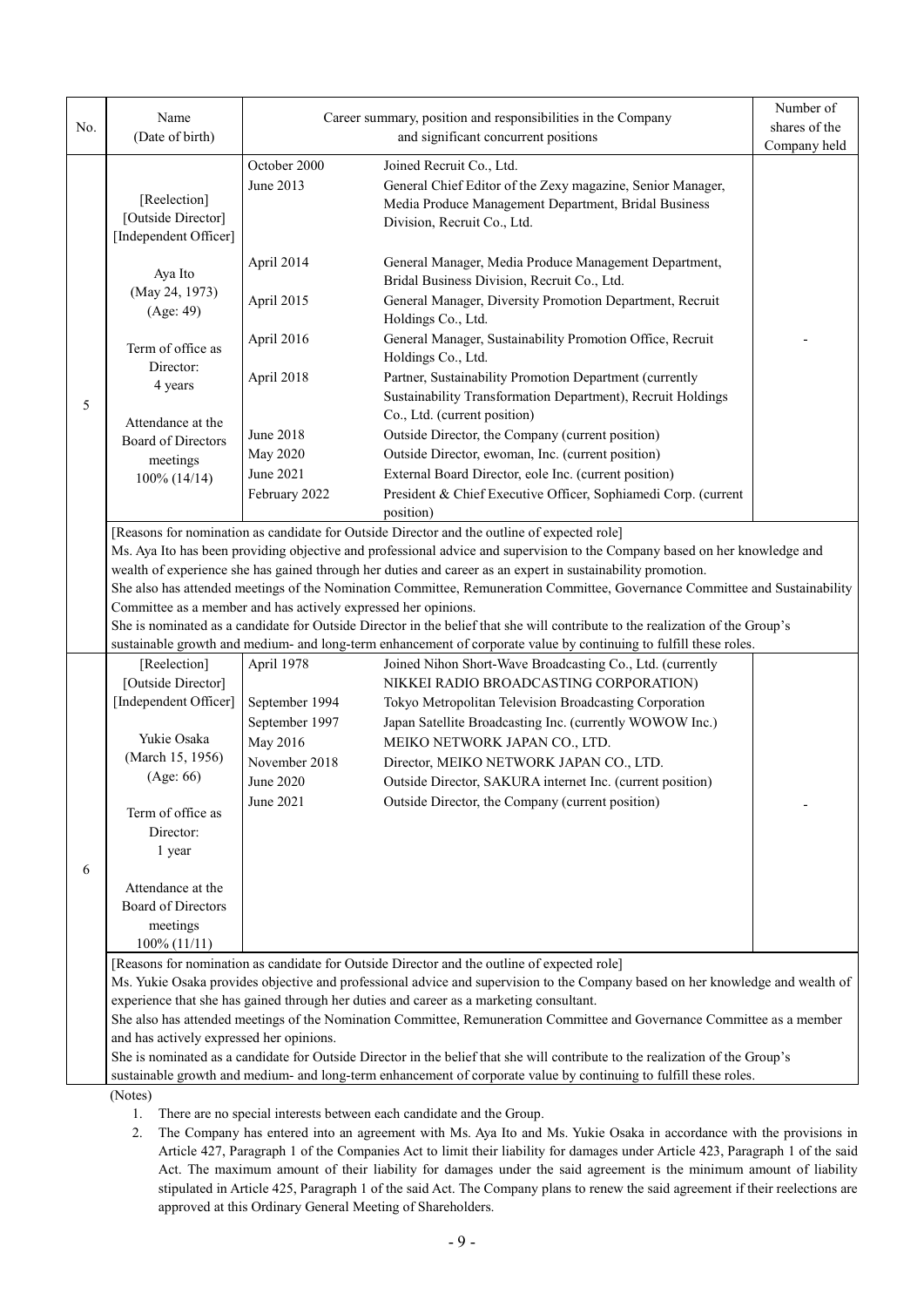3. The Company has entered into an indemnity agreement with the current Directors as provided for in Article 430-2, Paragraph 1 of the Companies Act. A summary of the indemnity agreement is provided in the Business Report (page 33, in Japanese only).

The Company plans to continue the indemnity agreement if the reelection of the candidates who are currently Directors is approved, and plans to enter into the same indemnity agreement with Mr. Koichi Ito and Mr. Hajime Ogawa if their election is approved at this Ordinary General Meeting of Shareholders.

4. The Company has entered into a directors' and auditors' liability insurance contract with an insurance company that insures directors, auditors, and executive officers. A summary of the insurance contract is provided in the Business Report (page 33, in Japanese only). If the election of candidates for Director is approved at this Ordinary General Meeting of Shareholders, each Director will be named as the insured under the said insurance contract. The term of the insurance contract is 1 year, and will be renewed subject to the resolution of the Board of Directors prior to the expiration of the term.

### [Independent Officer]

Ms. Aya Ito and Ms. Yukie Osaka are Independent Officers as prescribed in the regulations of the Tokyo Stock Exchange. They satisfy the requirements for independent officers as provided for by the Tokyo Stock Exchange, and the standards set by the Company for Independence Criteria for Outside Officers. The Company plans to reappoint them as Independent Officers if their reelections are approved at this Ordinary General Meeting of Shareholders.

Please refer to page 13 for the Independence Criteria for Outside Officers set by the Company.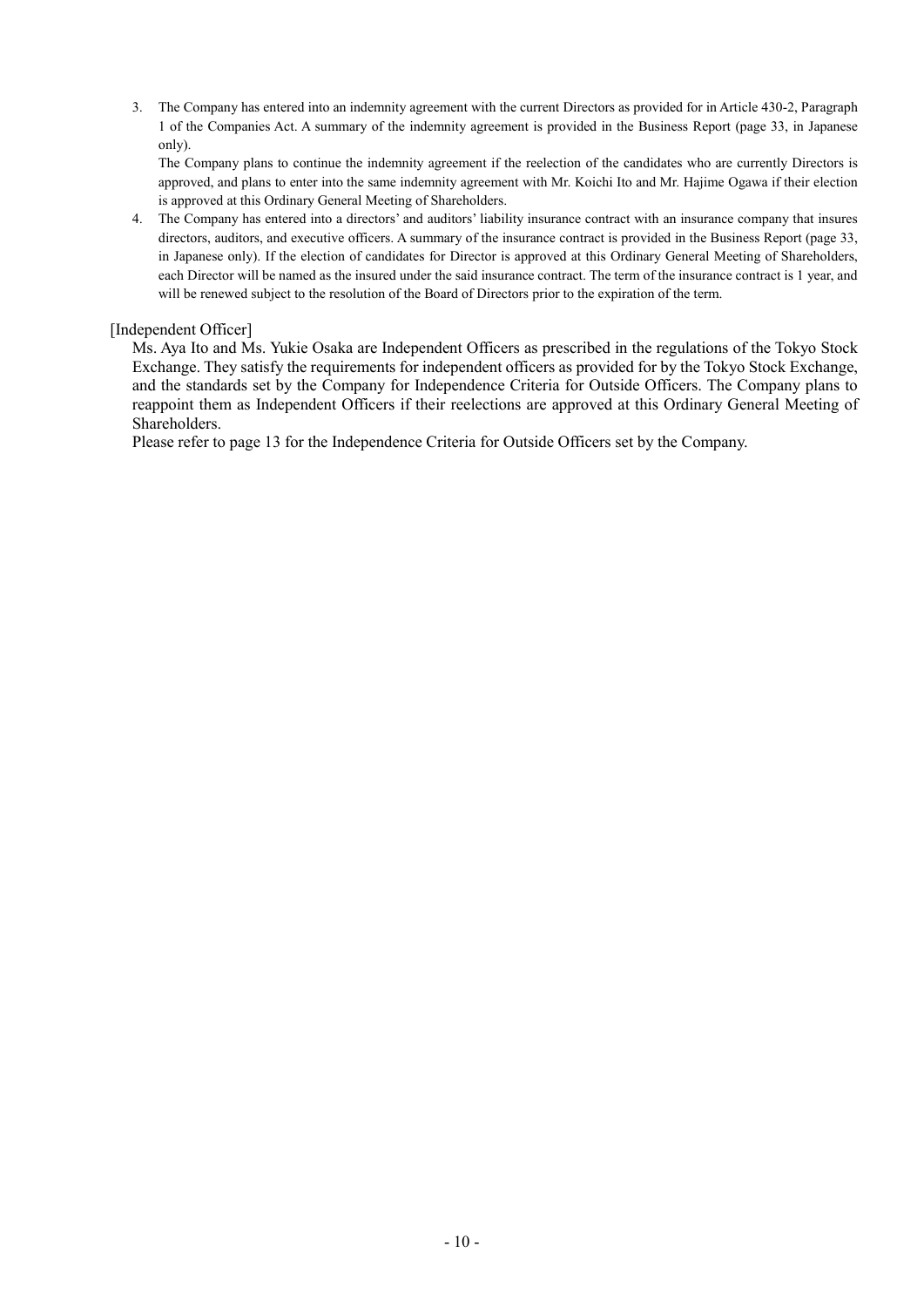<Reference>

The Company's management (directors, executive officers) and auditors (to be announced)

The Board of Directors is composed of a diverse group of directors with different backgrounds of expertise and experience for fulfilling the functions of the Board of Directors as a whole. The Board of Directors is composed of a number of members that enables it to function most effectively and efficiently, and the ratio of independent outside directors is at least one-third.

The Company has adopted an executive officer system. The expertise, experience, attributes, etc. (skills) required by the Board of Directors to fulfill its responsibilities and roles are supplemented by the executive officers.

The skills matrix for directors, executive officers who do not concurrently serve as directors, and auditors is as follows.

|                               |                        |                        | Skills matrix                                                        |                                         |                    |                                   |           |                             |                  |                              |                     |           |           |                                  |
|-------------------------------|------------------------|------------------------|----------------------------------------------------------------------|-----------------------------------------|--------------------|-----------------------------------|-----------|-----------------------------|------------------|------------------------------|---------------------|-----------|-----------|----------------------------------|
|                               |                        |                        | Expertise in food industry<br>Attribute, Experience, etc.<br>General |                                         |                    |                                   |           |                             |                  |                              |                     |           |           |                                  |
|                               | Name                   |                        | Manage-<br>ment                                                      | Procure-<br>ment of<br>ingredi-<br>ents | Meat<br>production | Produc-<br>tion and<br>processing | Sale      | Product<br>devel-<br>opment | Legal<br>affairs | Finance<br>and<br>accounting | Marketing ESG, etc. |           | IT/DX     | Interna-<br>tional<br>experience |
|                               | Isao<br>Miyashita      |                        | $\bullet$                                                            | $\bullet$                               | ٠                  | ۰                                 | $\bullet$ |                             |                  |                              |                     |           |           |                                  |
|                               | Takamasa<br>Wakaki     |                        | $\bullet$                                                            | $\bullet$                               | $\bullet$          |                                   | $\bullet$ |                             |                  |                              |                     |           |           |                                  |
| <b>Director</b>               | Koichi<br>Ito          |                        | $\bullet$                                                            | $\bullet$                               | $\bullet$          |                                   | ٠         |                             |                  |                              | $\bullet$           |           |           |                                  |
|                               | Hajime<br>Ogawa        |                        | $\bullet$                                                            |                                         |                    |                                   |           |                             | $\bullet$        | ٠                            |                     | ō         | ٠         |                                  |
|                               | Aya<br>Ito             | Independent<br>officer | $\bullet$                                                            |                                         |                    |                                   |           |                             |                  |                              | $\bullet$           | ۵         |           |                                  |
|                               | Yukie<br>Osaka         | Independent<br>officer | $\bullet$                                                            |                                         |                    |                                   |           |                             |                  |                              | $\bullet$           |           | $\bullet$ |                                  |
| Managing<br>Executive Officer | Akihisa<br>Horiuchi    |                        | $\bullet$                                                            |                                         |                    |                                   | ٠         |                             |                  |                              |                     |           |           |                                  |
|                               | Kazuhiko<br>Misonou    |                        | $\bullet$                                                            | $\bullet$                               | $\bullet$          |                                   | ٠         |                             |                  |                              |                     |           |           |                                  |
|                               | Masayuki<br>Yoneda     |                        | $\bullet$                                                            |                                         |                    |                                   | ۰         |                             |                  |                              |                     |           |           |                                  |
|                               | Takeshi<br>Koyama      |                        | $\bullet$                                                            |                                         |                    |                                   | ٠         |                             |                  |                              |                     |           |           |                                  |
| Senior Executive Officer      | Tsuyoshi<br>Fukunishi  |                        | $\bullet$                                                            |                                         |                    | $\bullet$                         |           | ٠                           |                  |                              |                     |           |           |                                  |
|                               | Yoshiyuki<br>Ishimatsu |                        |                                                                      |                                         |                    | $\bullet$                         |           | ٠                           |                  |                              |                     |           |           |                                  |
|                               | Tomoyuki<br>Ushimaru   |                        |                                                                      |                                         |                    |                                   | ٠         |                             |                  |                              | $\bullet$           |           |           |                                  |
|                               |                        |                        |                                                                      |                                         |                    |                                   |           |                             |                  |                              |                     |           |           |                                  |
|                               | Yoshiro<br>Matsuzaki   |                        | $\bullet$                                                            | $\bullet$                               | $\bullet$          |                                   |           |                             |                  |                              |                     | ۰         |           |                                  |
| <b>Auditor</b>                | Shin<br>Takahashi      |                        | $\bullet$                                                            |                                         |                    |                                   |           |                             |                  | $\bullet$                    |                     |           |           |                                  |
|                               | Ichiro<br>Ichikawa     | Independent<br>officer | $\bullet$                                                            |                                         |                    |                                   |           |                             |                  | $\bullet$                    |                     |           |           |                                  |
|                               | Kei<br>Umebayashi      | Independent<br>officer |                                                                      |                                         |                    |                                   |           |                             | $\bullet$        |                              |                     | $\bullet$ |           |                                  |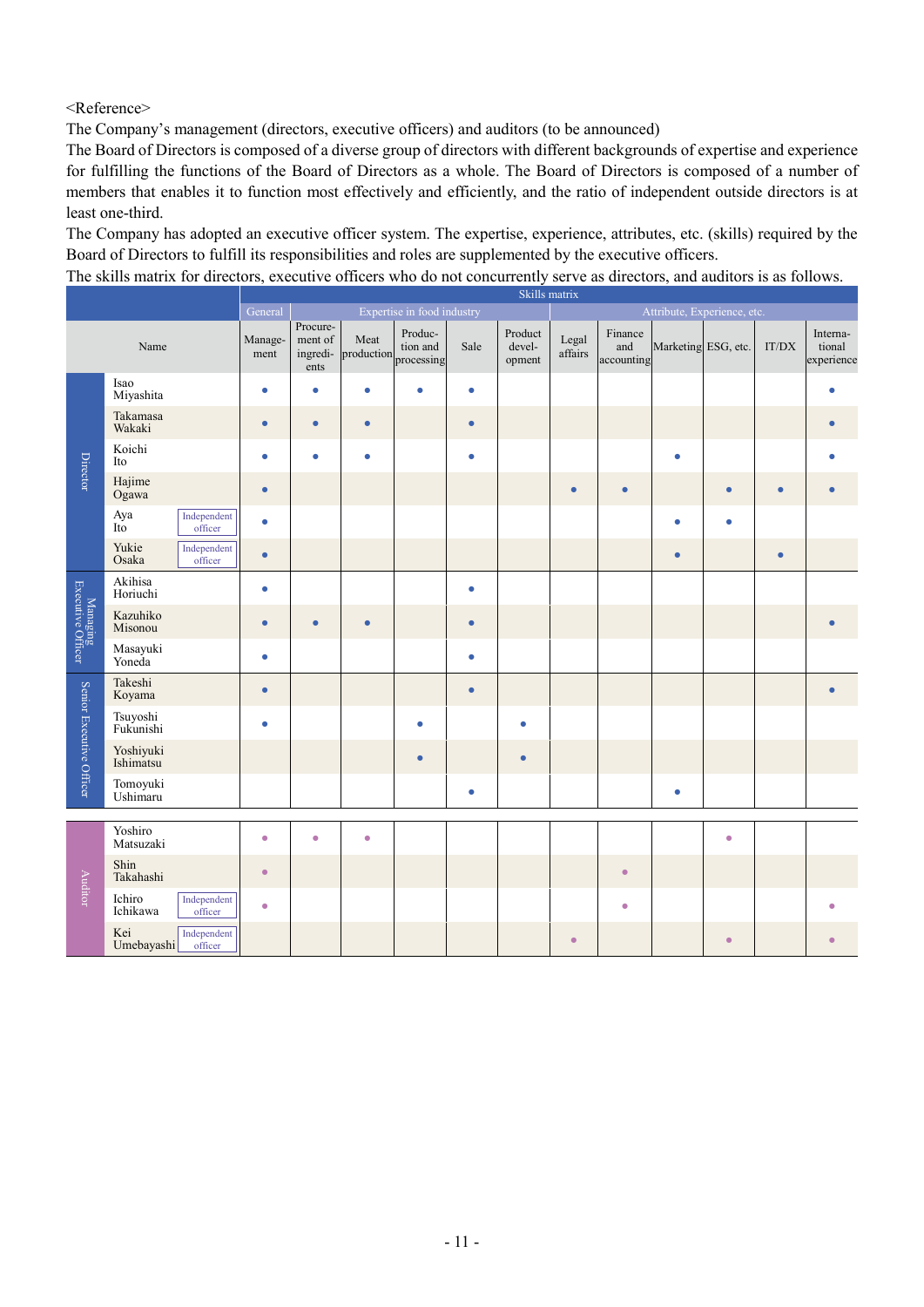# <Reference>

Policy on the nomination of candidates for Directors and Auditors

1. Policy and procedure for the nomination of candidates for Director

- (1) Nomination criteria
	- (i) Having an excellent character, knowledge and high ethical standards.
	- (ii) Having an excellent management perspective and an excellent ability to understand the legal and managerial issues accurately.
	- (iii) Having an excellent ability to objectively analyze and judge from a company-wide perspective.
	- (iv) Being able to actively express one's own opinions and having strong leadership skills.
	- (v) Not falling under the category of grounds for disqualification of directors stipulated in the Companies Act, and there being no obstacle in terms of health or other factors.
- (2) Nomination procedure

Based on the nomination criteria, the Nomination Committee shall fully deliberate on the appropriateness of candidates and the optimal composition of the Board of Directors, and then the Board of Directors shall adopt a resolution with regard to the nomination.

- 2. Policy and procedure for the nomination of candidates for Auditor
	- (1) Nomination criteria
		- (i) Having an excellent character, knowledge and high ethical standards.
		- (ii) Having an excellent management perspective and an excellent ability to understand the legal and managerial issues accurately.
		- (iii) Having an excellent ability to objectively analyze and judge from a company-wide perspective.
		- (iv) Being able to express one's own opinions while maintaining a fair and unbiased attitude.
		- (v) Not falling under the category of grounds for disqualification of auditors stipulated in the Companies Act, and there being no obstacle in terms of health or other factors.
	- (2) Nomination procedure

Based on the nomination criteria, the Nomination Committee shall fully deliberate on the appropriateness of candidates and the optimal composition of the Board of Auditors, and then, after obtaining the consent of the Board of Auditors, the Board of Directors shall adopt a resolution with regard to the nomination.